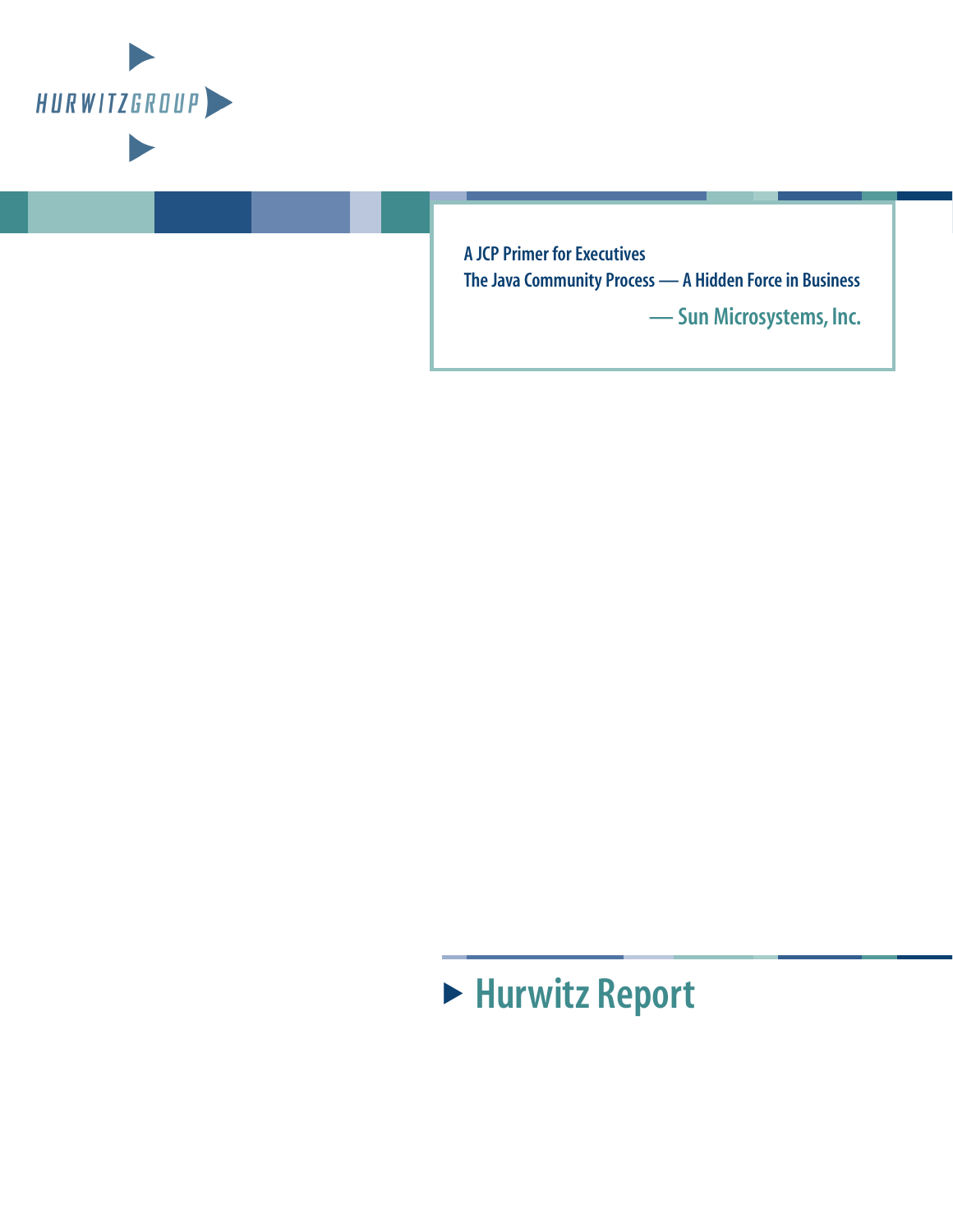

**A JCP Primer for Executives The Java Community Process — A Hidden Force in Business**

**— Sun Microsystems, Inc.**

#### **1 [Introduction](#page-3-0)**

JavaTM technology has grown dramatically in prominence as a core technology used for business solutions.

#### **2 [Java Technology's Role in Your Organization —](#page-4-0)  JCP's Role in Java Technology**

Much like Java technology's dual role of offering enterprise-ready tactical technology that also supports strategic thinking and initiatives, JCP plays multiple roles.

- [2 Curing Executive Sleep Disorder](#page-4-0)
- [2 Java Technology Means Business to Your Organization](#page-4-0)
- [3 JCP's Job: Protect the Business Value Proposition of Java Technology](#page-5-0)
- [4 From Oak to JCP: A Mini-History of Java Technology](#page-6-0)
- [8 JCP's Model for Open Software Development](#page-10-0)

#### **9 [JCP Participation: Looking for Vertical Industry Leaders](#page-11-0)**

Hurwitz Group encourages vertical industry leaders to step forward and participate more actively in JCP, even at the executive committee level.

#### **10 [The Hurwitz Take on JCP: A Quiet Success, A Giant Success](#page-12-0)**

Since JCP's job involves making the companies that build and use Java-based products successful, JCP might think it unseemly to blow its own horn. Therefore, Hurwitz Group will do it on JCP's behalf.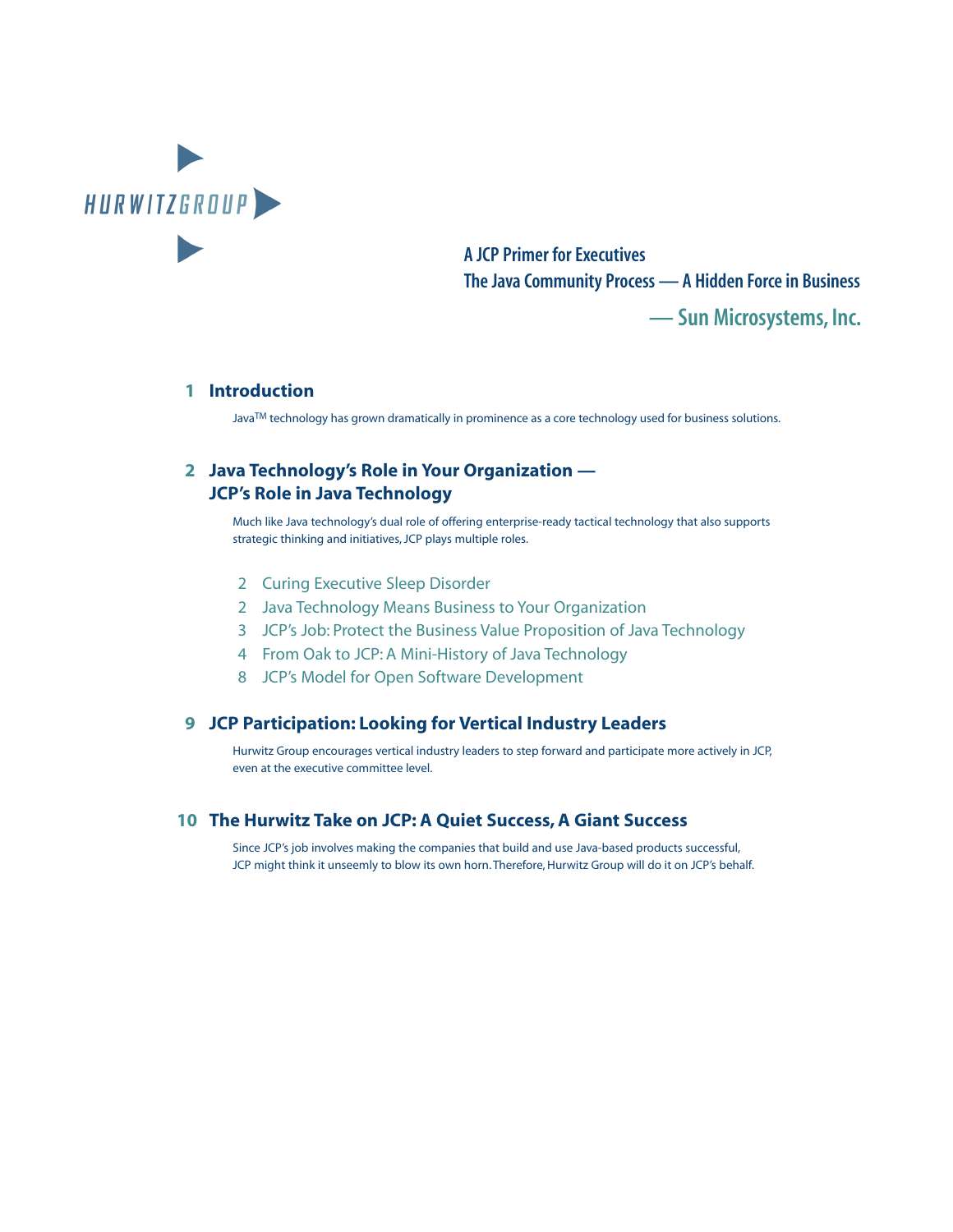A Hurwitz Group white paper written for:

Sun Microsystems, Inc. 901 San Antonio Road Palo Alto, CA 94303 Tel 650 960 1300

Published by: Hurwitz Group, Inc. 111 Speen Street, Framingham, MA 01701 ▶ Telephone: 508 872 3344 ▶ Fax: 508 872 3355 Email: [info@hurwitz.com](mailto:info@hurwitz.com) ▶ Web: [www.hurwitz.com](http://www.hurwitz.com)

June 2001

© Copyright 2001, Hurwitz Group, Inc. All rights reserved. No part of this report may be reproduced or stored in a retrieval system or transmitted in any form or by any means, without prior written permission.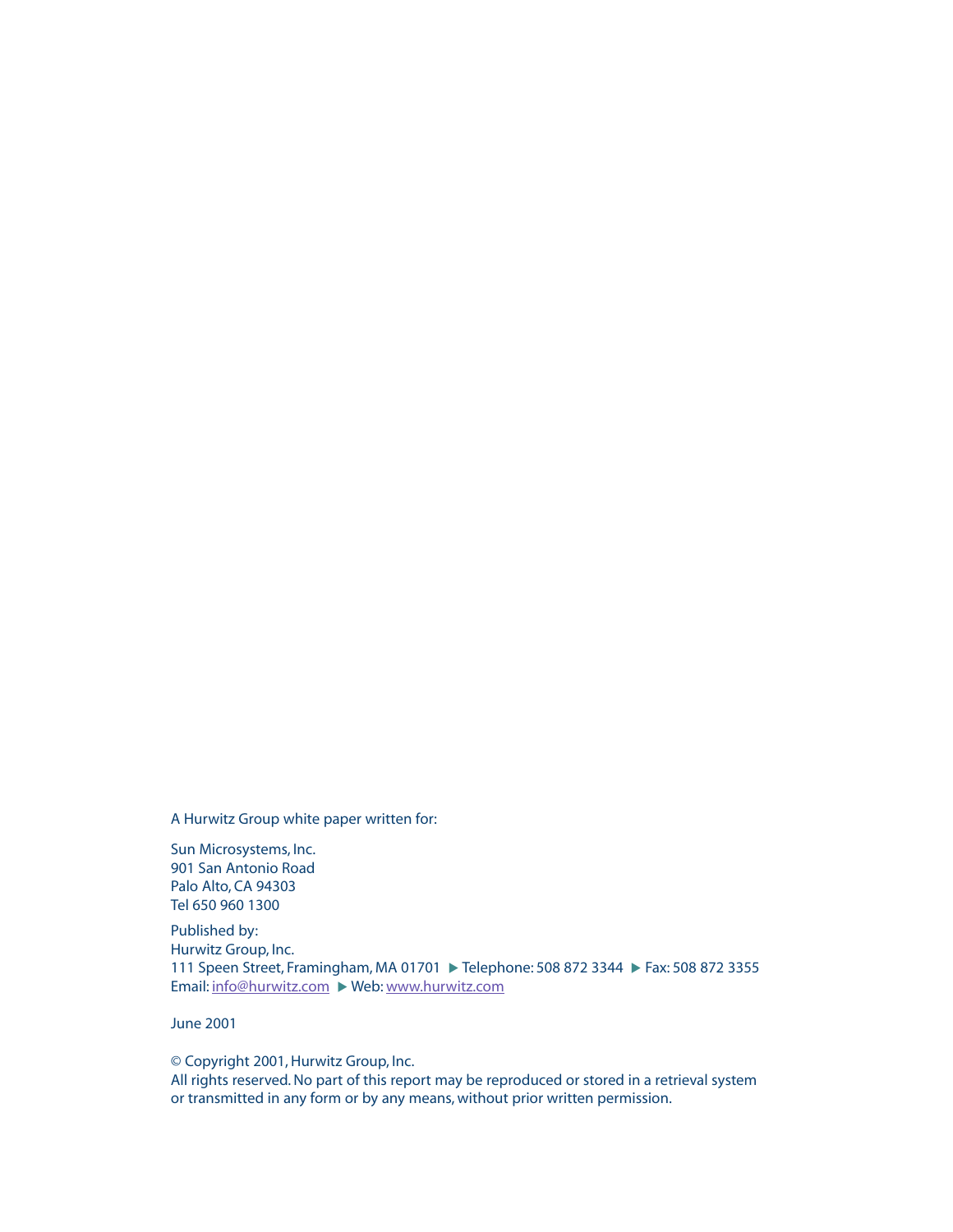# <span id="page-3-0"></span>**Introduction**

Many executives have heard high-tech suppliers tout the wonders of standards-based technology. Hurwitz Group supports the notion that effectively engendered standards encourage vendor cooperation, drive technology adoption, and motivate the development of state-of-the-art technology. At the same time, standards managed in an overly academic fashion fall by the market wayside, adapting too slowly to the real world swamped in changing business conditions. Successful standards eventually mirror the demands of the business community, not academic dogma.

If you go looking for proof that standards can change and drive business models, you need look no farther than Internet standards. Athough executives will not likely submit to a test that measures their ability to decipher the now commonplace Internet standard acronyms like TCP/IP, HTTP, and HTML, most executives realize that agreement on networking protocol standards made the Internet real for business. The effective birth, maturation, and sustenance of Internet standards has proven essential to the sensational and ongoing, albeit controversial, penetration of web-based technologies into business.

Java<sup>TM</sup> technology has also grown dramatically in prominence as a core technology used for business solutions. The Java Community Process<sup>SM</sup>, or JCP, shoulders the responsibility for the care and feeding of the Java technology standard. JCP traces its roots back to the research and development labs of Sun Microsystems, and then to the JavaSoft unit at Sun Microsystems, before emerging as the multisponsored JCP. Even with the strong Sun heritage, the community spirit that burst onto the scene regarding Java technology in 1995, now embodied by JCP, has largely supplied the force behind the adoption and evolution of Java technology. JCP's job, therefore, consists of keeping the momentum going, while ensuring that Java technology brilliantly serves its intended market: *business* information technology.

This paper offers an executive perspective on Java technology, and in particular delves into JCP's role. The intention here is not to offer an introductory course on Java-speak, or to attempt to turn executives into technicians. Rather, this content aims to familiarize executives with the business underpinnings of Java technology, and with how JCP ensures that the needs of business are placed at the top of the queue in the ongoing rollout of core Java technology.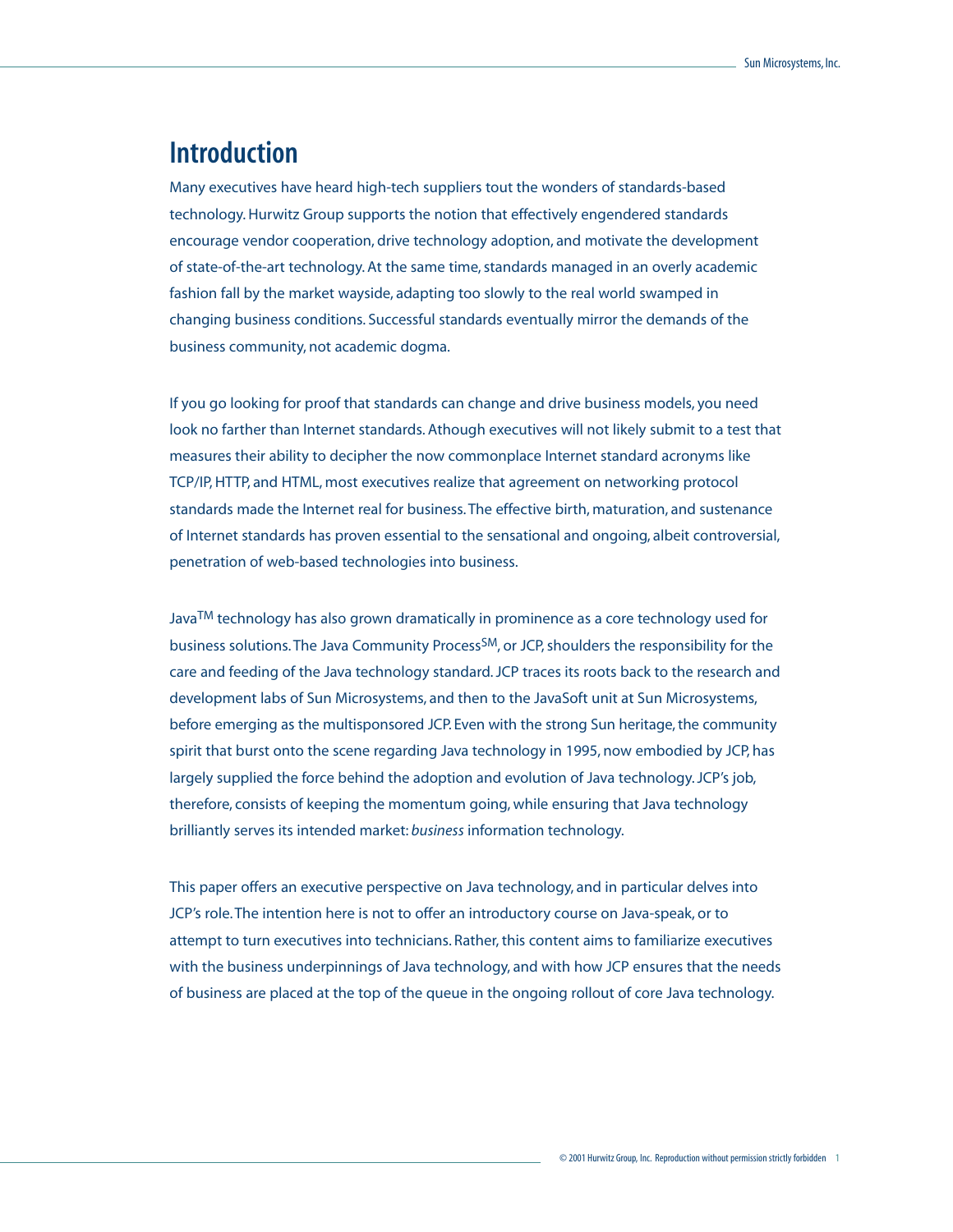# <span id="page-4-0"></span>**Java Technology's Role in Your Organization — JCP's Role in Java Technology**

# **Curing Executive Sleep Disorder**

What keeps executives up at night? Undoubtedly, obtaining the best possible return on technology investments ranks as one of the principal challenges facing senior management in today's business environment. The trick to optimizing technology investments, as in so many executive endeavors, involves balancing the short term and long term — successfully meeting tactical business demands without undercutting strategic intentions.

The other aspect of information technology that haunts executives revolves around answering the question:"Are we investing in technology for technology's sake, or making technology

Undoubtedly, obtaining the best possible return on technology investments ranks as one of the principal challenges facing senior management in today's business environment.

investments based on business value?" Although executives usually understand and even appreciate falling in love with technology for technology's sake, they also understand that technology investments need to stand the test of business value first. In addition, they understand that totally curbing technology creativity and innovation can prevent competitive differentiators from rising to the surface. Again, savvy executives aim for balance, for example, ensuring that the business value of technology receives the highest priority, yet encouraging technical ingenuity.

## **Java Technology Means Business to Your Organization**

Java technology's basic value proposition to organizations, for profit and nonprofit organizations alike, centers on the concept that technology used for business solutions should be just that business oriented. Business developers should not need to worry about underlying infrastructure technologies, like hardware, operating systems, device drivers, database access, messaging, and other forms of middleware. Their expensive yet essential skills should deliver on business requirements, not technology requirements. Java technology's mantra of "Write once, run anywhere," therefore, produces value more far-reaching than technology value, extending directly into business value, including: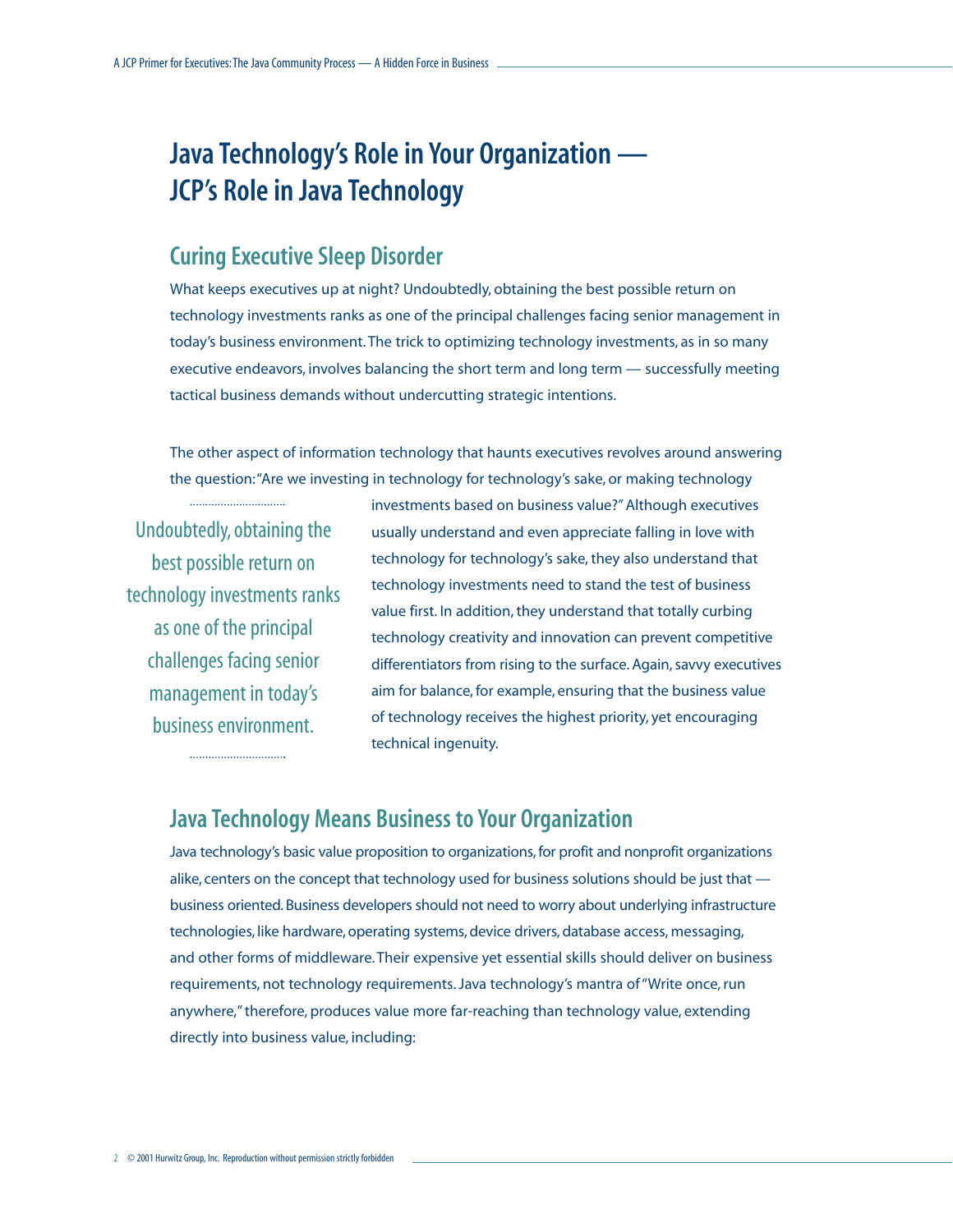- <span id="page-5-0"></span>! By buffering business technology from infrastructure technology, Java technology helps companies excel at delivering solutions that meet near-term "time-to-value" business demands.
- ! Java technology offers a strategic architecture that cuts across operating systems, vendors, and time, offering organizations the best long-term option in terms of protecting and leveraging business value achieved through technology investments.
- ! The best-of-breed software development features designed into Java technology mean your developers work with object-oriented best practices, creating value for here-and-now business technology projects, yet emphasizing reuse over the long run. By encapsulating business processing for reuse, Java technology continuously helps business respond to time-to-market pressures.

These three key factors, however, do not come close to delineating all of Java's benefits to your organization. For example, Java technology's security model helps temper risk in virtually every business technology solution where it is applied. Another often cited benefit relates to the daunting task of retaining technical talent: Programmers often prefer to work with Java technology. In addition, Java technology encourages technologists to think in out-of-the-box ways, which may lead to competitive edges.

Suffice it to say that Java technology's role in your organization consists of offering secure, dependable, yet cutting-edge development- and platform-independent infrastructure technologies that enable your technicians to best respond to the needs of the business, near term and strategically.

# **JCP's Job: Protect the Business Value Proposition of Java Technology**

The JCP oversees the evolution of core Java technology. JCP, a consortium of supply-side technology vendors, technology service providers, and end-user organizations, creates and manages processes to ensure that Java technology, and the resulting platforms, mature in a responsible yet market-responsive manner. Much like Java technology's dual role of offering enterprise-ready tactical technology that also supports strategic thinking and initiatives, JCP plays multiple roles. On the one hand JCP acts as the steward that ensures that Java platform technologies are both reliable and sturdy enough for the most rigorous enterprise use. At the same time, JCP acts as the stage manager and the director, enabling the best minds of the Java community to come forward and share their creative force.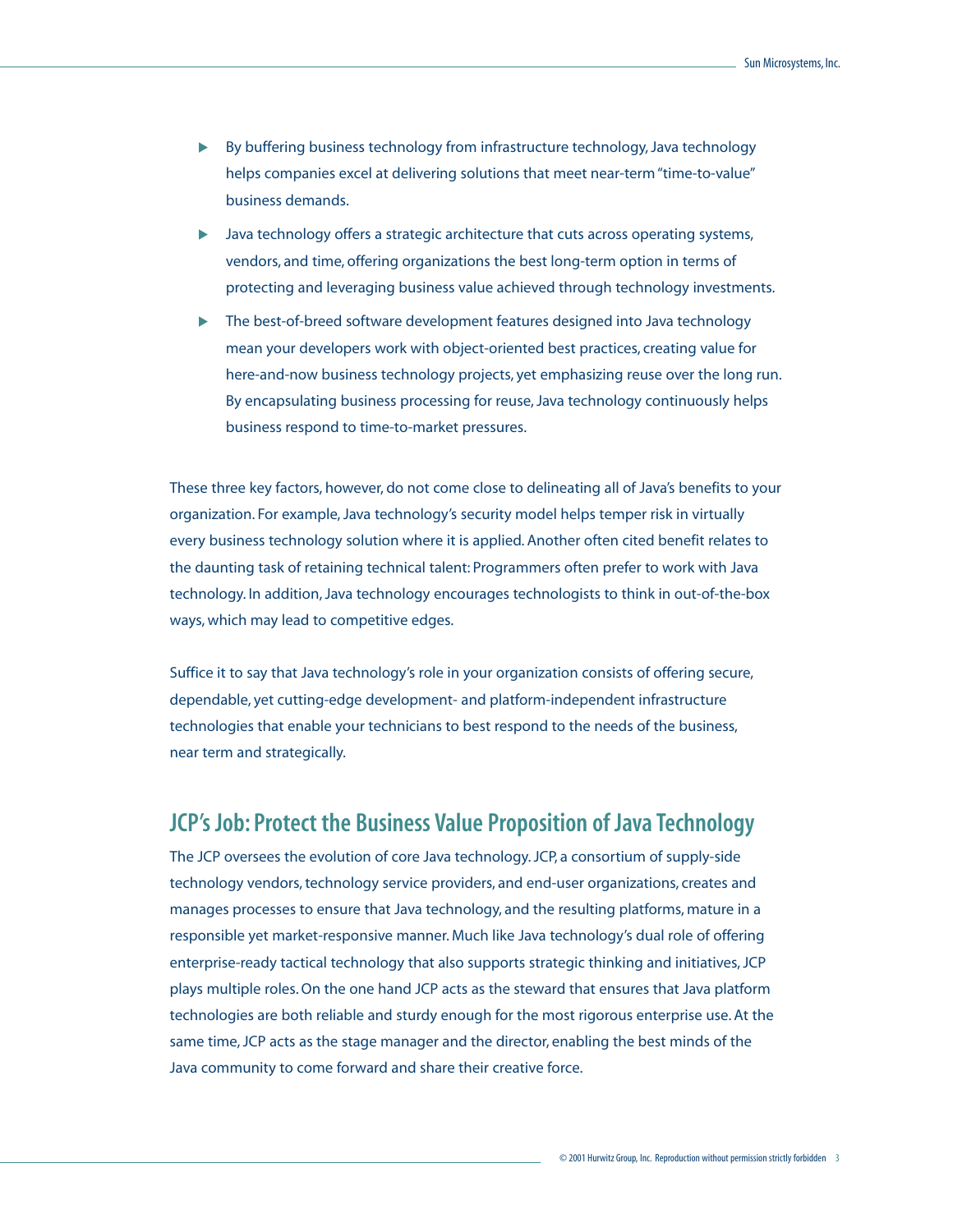<span id="page-6-0"></span>When your company invests in Java technology, you subtly acquire the results of many years of technology orchestration conducted by JCP and its predecessors.

By extension, therefore, JCP works for you — the executive. When your company invests in Java technology, you subtly acquire the results of many years of technology orchestration conducted by JCP and its predecessors. When a development team turns out a Java-based solution that supports your best business practices in a timely and effective fashion, the solution rests on a foundation born, nurtured, and tuned by JCP participants. Just as your company employs Java-based technology products to respond to market conditions, JCP has responded for several years now to the market conditions communicated by the combined, global user community of JCP's membership.

Before delving further into JCP, perhaps you need to know more about JCP's charge, Java technology. The claim that JCP works for the best interests of executives requires some context of what Java technology is about and where it came from.

## **From Oak to JCP: A Mini-History of Java Technology**

Java technology's history reads like a modern fable. The hundreds of educational books published about Java technology, plus several biographies, already chronicle the story in detail. Nonetheless, for the uninitiated, and in particular for understanding the reasons behind the rise of the JCP, here's an abbreviated version of the tale of Java technology.

#### *Oak to Java on the Wings of the Web*

Ancestral Java technology came from a Sun research labs project known as Oak. The design goal for Oak was simple, although ambitious. The embedded software market always required that software get burned into semiconductor chips. Once the software was burned, you could no longer change the software. Oak hoped to create a device- or semiconductor-independent intermediate software layer — thereby eliminating the specialty software development required for each device or chip. In theory, you could use the same environment for developing and executing software for a set-top box (like your TV cable box), a telecommunications device like a phone handset, or even an embedded automotive chip. "Write once, run anywhere" was baked into the genes of Java technology.

Oak, however, encountered substantial engineering hurdles, and Sun contemplated scratching the project. During 1995, however, a new phenomenon, known as the World Wide Web, with its revolutionary user interface, the browser, landed loudly into global consciousness. One of the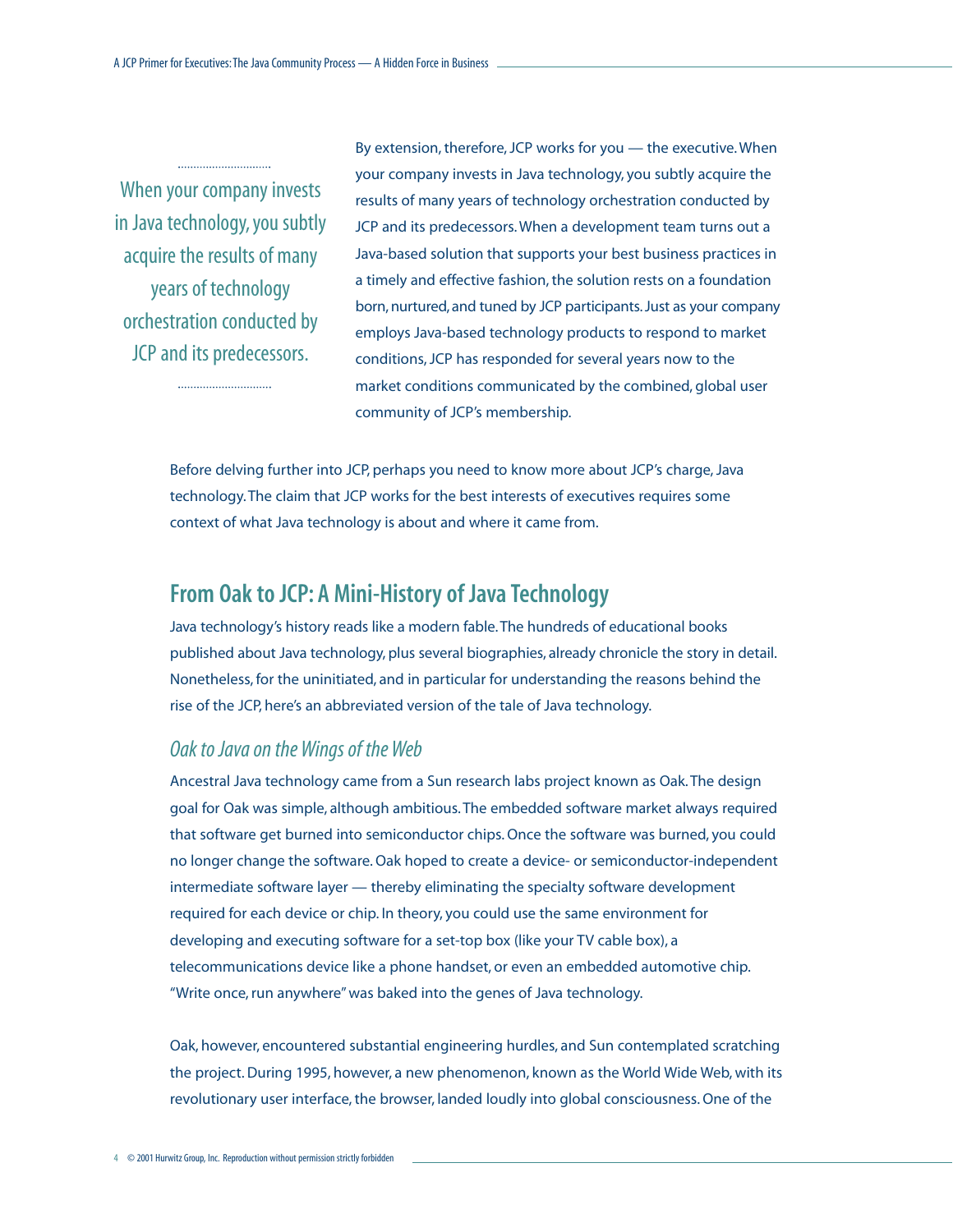problems with the Web, however, was its static user interface compared to the graphical user interfaces already available on personal computers and workstations. The web browser was easy to use, but not very useful. Sun scientists and product managers reasoned that Oak, through Java, could solve that weakness in the Web. By making the "run anywhere" portion of Java technology, today known as the Java Runtime Environment, work in concert with the browser and local operating system, any Java-based program downloaded over the Web could run anywhere, regardless of computer hardware or operating system.

One of the problems with the Web was its static user interface compared to the graphical user interfaces already available on personal computers and workstations.

The idea of a rich, platform-independent environment available ubiquitously due to the Internet was too enticing for technology vendors to ignore. In December 1995, less than six months after Sun's original unveiling of Java technology, virtually every major computer industry company announced support and in many cases signed licensing and/or partnership agreements with Sun to help fuel Java technology's expansion and maturation.

#### *From Embedded to Client to Server to Embedded*

In early 1996, in order to manage the exploding interest in Java technology as well as to oversee the development of core Java technology, Sun formed the JavaSoft business unit. For the next several years JavaSoft worked with licensees to build out Java technology's promising, but relatively immature, foundation.

During JavaSoft's stewardship of Java technology, Sun considered turning over Java to a nonprofit, open steering committee. Several roadblocks ensued, however, including some natural competitive side effects between Sun and some of the Java technology licensees. Another barrier was Sun's own reticence to pile such a huge undertaking, with far-reaching and quickly expanding business implications, onto a politically and process-correct, yet necessarily slow-moving, standards group. At the same time, the JavaSoft model, practical during Java technology's childhood, was clearly not going to give the Java community what it needed for a rapidly approaching adulthood.

Even though Java technology started out as a way to help save the web browser from its user interface limitations, it quickly morphed into an enterprise software monster. Developers, and JavaSoft, reasoned that if you could "write once, run anywhere" for different computing clients, why couldn't you do the same for servers? Ironically, many of the technical idiosyncrasies associated with user interfaces that tempered Java technology's use in client environments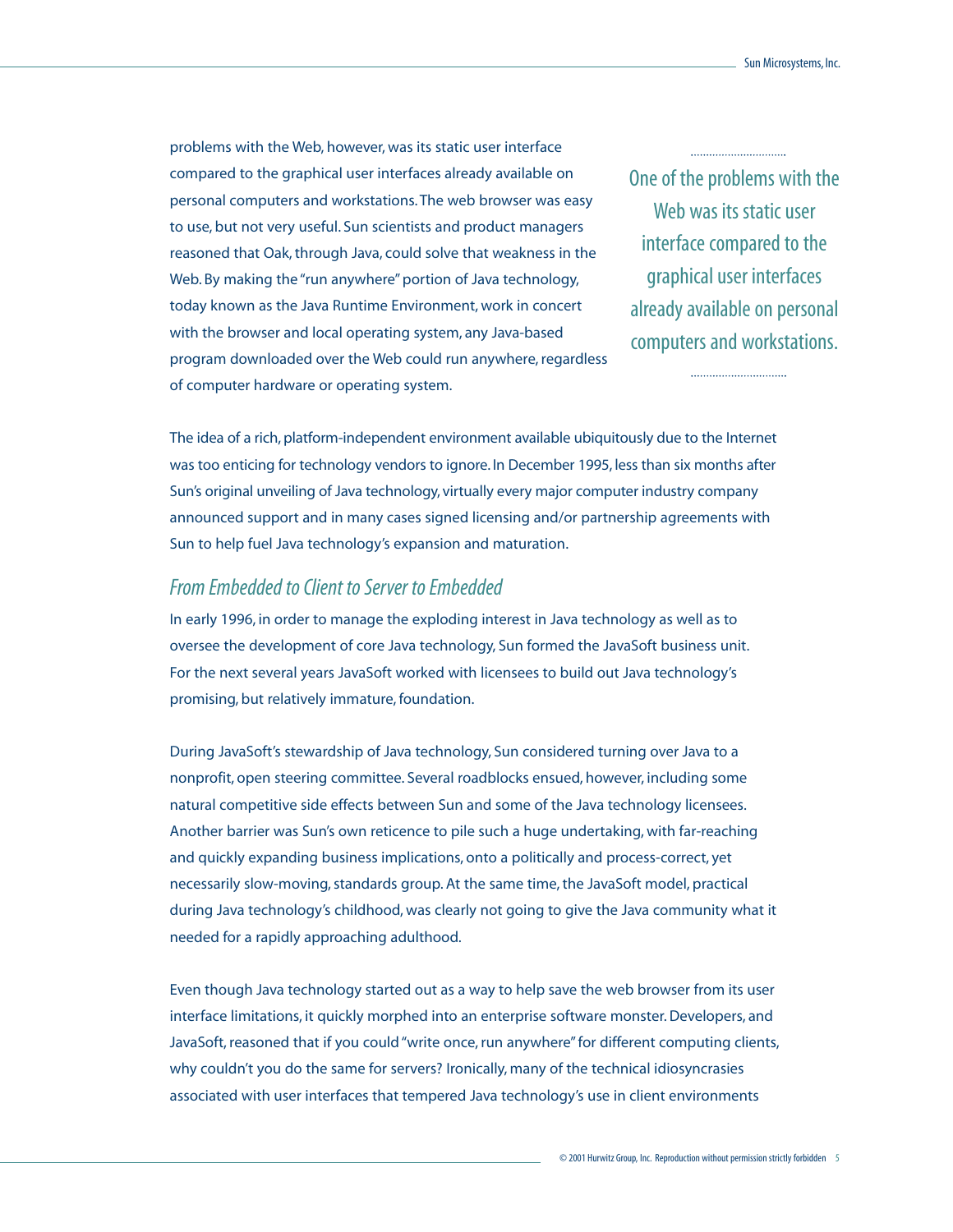Even though Java technology started out as a way to help save the web browser from its user interface limitations, it quickly morphed into an enterprise software monster.

were not issues in server environments. It turned out that Java technology made perfect sense for the emerging set of serverbased enterprise solutions of the late 1990s, and hence Java technology's use for server-based solutions eclipsed even the most optimistic of predictions.

At the same time. Java technology's original purpose, as a platform independent intermediary for handheld, specialty, and embedded devices, began to reach maturity. With Sun and its partners in the telecommunications and microelectronics

industries renewing a focus on using Java technology for its original "Oak" purpose, great technical strides were made to the point where Java technology now is in a renaissance for use in handheld and mobile devices.

#### *Three Platforms + Enterprise Penetration = JCP*

Realizing that Java technology had begun to separate in focus in three directions, including client business applications, server business applications, and device/embedded applications, JavaSoft began to split Java technology's foundation into three platforms. At the same time, the overall sense of the Java community was changing: Even though JavaSoft understood the business importance and underpinnings of Java technology, JavaSoft was culturally focused on developing technological aspects. Java technology and the platforms, however, had become a business and market tour de force, not just a technology.

Sun, with its Java technology licensees and partners, endeavored to find a more effective stewardship model — one that would transport Java technology to the next phase. The idea was to expose Java technology to more influence from domain experts, both business and technical; to involve service providers and end-using organizations that ultimately implement Java-based business solutions. The result of that effort to create a market-sensitive standards group is the Java Community Process.

The result is today's JCP, sometimes referred to as JCP 2.0, not only to align with the current commercial version of the Java technology, but also to communicate the idea that JCP has already gone through its own transformation. JCP currently consists of two executive committees, one committee dedicated to propelling two of the three Java platforms (J2SE™ — Java 2 Standard Edition for desktop computing, and J2EE™ — Java 2 Enterprise Edition for server-based enterprise solutions) and one committee focused on J2ME™ (Java 2 Microelectronics Edition) for handheld device and embedded computing. Each committee consists of industry leaders in the development, implementation, and use of the applicable technologies.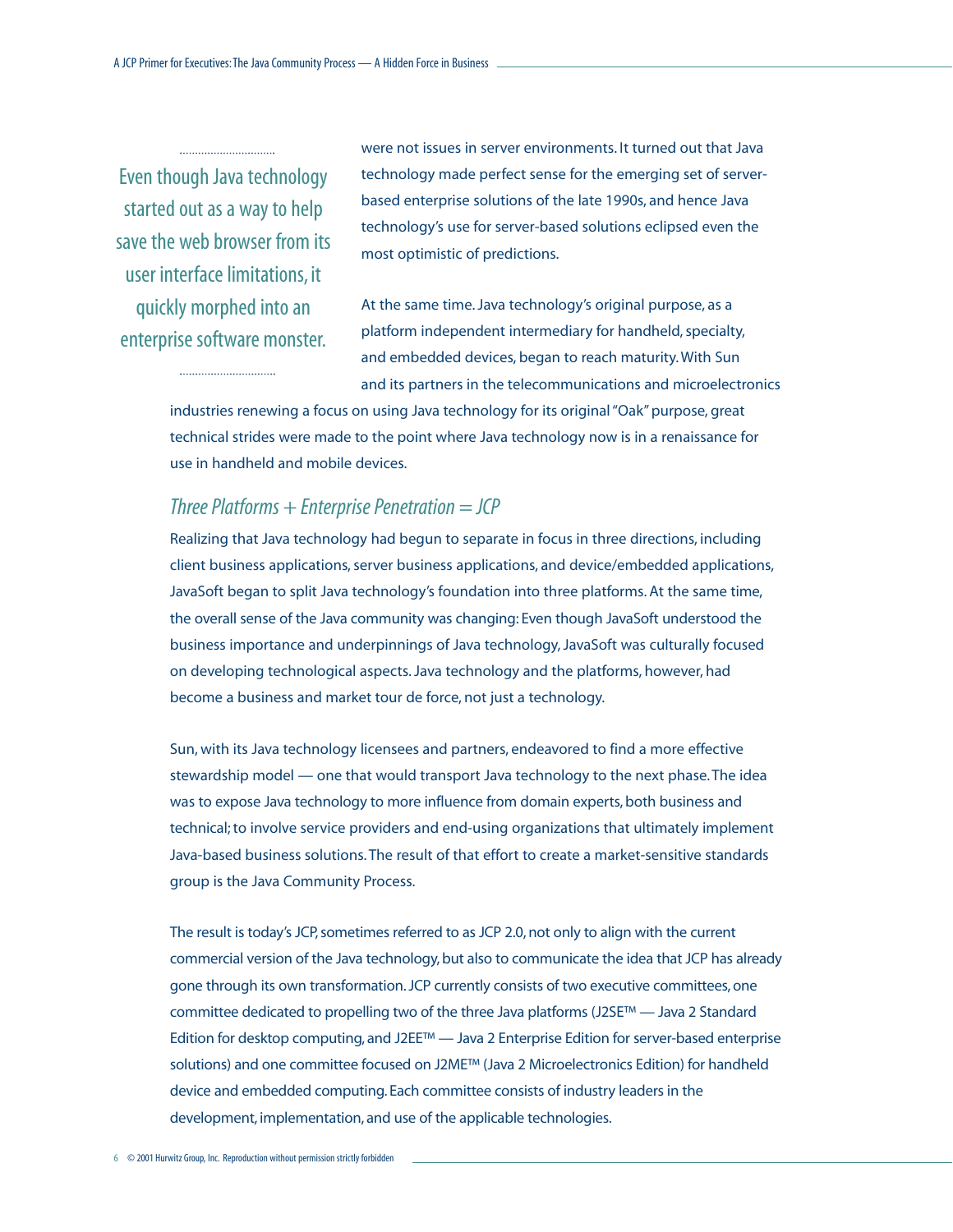#### *A JCP Program Snapshot*

How does the process work? The entire process, the committee memberships, and the details of the JCP, can be found at www.jcp.org, but a thumbnail version of the process follows:

JCP members can submit ideas for enhancing a particular Java platform. These ideas are known as "JSRs" or Java Specification Requests. Each JSR goes through a standard review, approval, and possible implementation cycle by JCP members. The steps include an open public review of the proposed JSR, followed by a vote by the appropriate executive committee. If the JSR receives the go-ahead, a specification lead is appointed and an expert group is formed.The "specification lead" and the "expert group" refine the JSR to the point where it is ready for implementation. At that point, the specification lead works with the applicable engineering team to develop a reference implementation. The engineers put the implementation through its paces in terms of tests and compatibility with the rest of the platform. A similar cycle is used to maintain existing portions of the Java platforms.

The JCP's technique for advancing Java technology works similarly to the other most influential standards bodies in the software and larger computer industry, such as the W3C and the OMG. W3C, the World Wide Web Consortium, oversees many of the Internet's and Web's core technologies, such as HTML and XML, and the emerging Web Services standards. OMG, the Object Management Group, manages the CORBA (Common Object Request Broker Architecture) standard used as the distributed objects. OMG also oversees the Universal Modeling Language, UML, standards used by systems analysts and other computer scientists, and the new platformneutral Model Driven Architecture, or MDA. Overlap naturally occurs

The JCP's technique for advancing Java technology works similarly to the other most influential standards bodies in the software and larger computer industry, such as the W3C and the OMG.

between the technologies monitored by these groups, as well as others; cooperation between standards committees is as essential to the proliferation of standards-based technologies as working with domain expert vendors, service providers, and end-user companies.

Each standards committee has a unique set of objectives for how it approaches its job. Those objectives typically are derived from the unique value proposition of the associated technology. What, therefore, are JCP's goals for Java technology?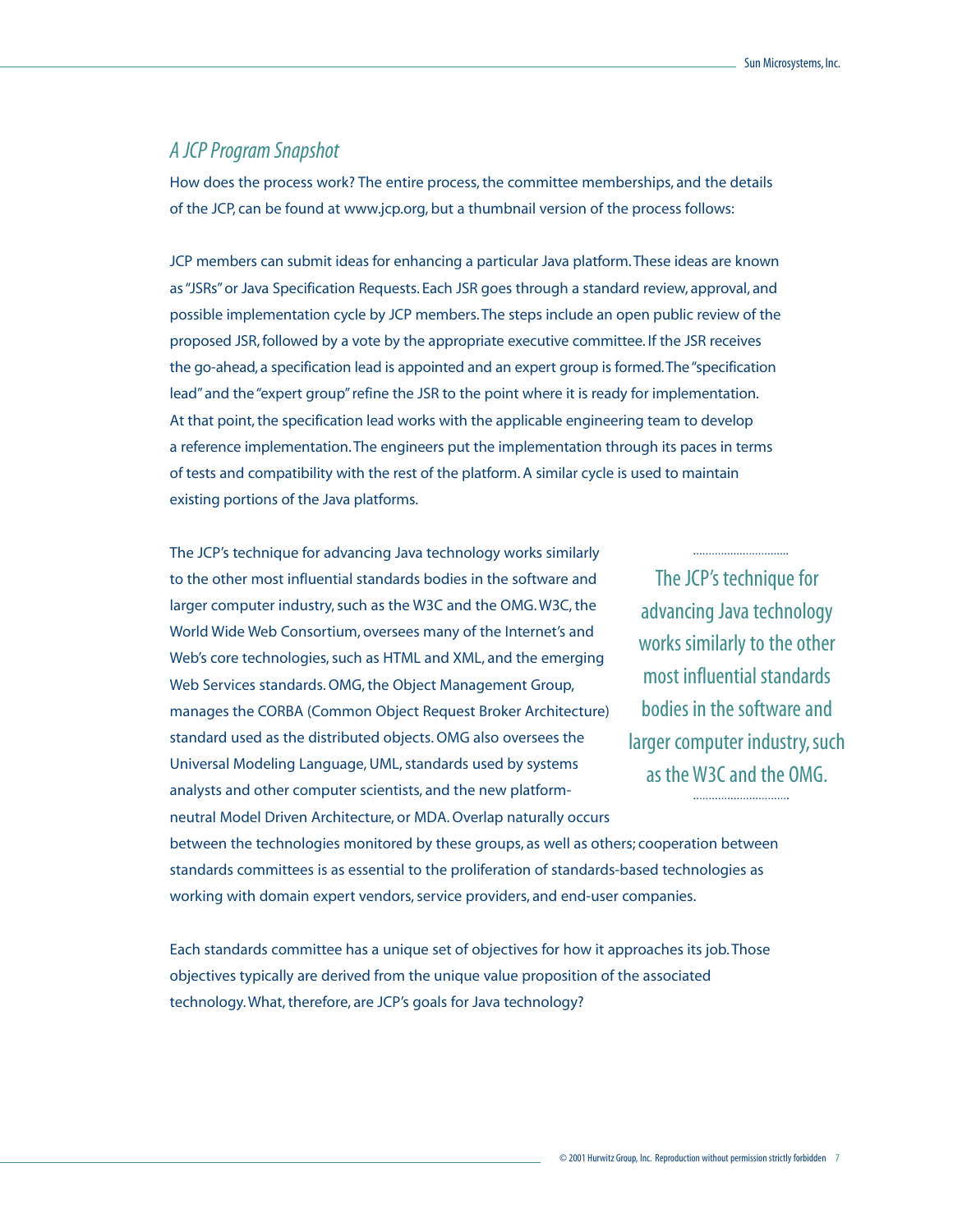# <span id="page-10-0"></span>**JCP's Model for Open Software Development**

Here is how Hurwitz Group summarizes JCP's overall objectives for Java technology. In general, we view the goals in two categories: (1) Design goals, which give the overall marching orders for how Java technology should advance, and (2) process goals, which set the tone for how Java community members can support one another and realize business benefits from the advancement of Java technology and platforms. The individual objectives within each category of goals follow:

#### *Design Goals*

- **Exercise System States Finds** cross-platform. Java technology should run, with minimal to zero alteration, on any platform. The underlying business goal is to ensure that businesses protect technology investments, and to empower businesses with choice by eliminating or reducing the effects of vendor lock-in.
- ! **Viable for business.**Developers should focus their efforts on business solutions, not on manipulating core technologies.
- ! **Simplify the most complex tasks.** Certain types of business solution development tasks typically take inordinate amounts of expensive technical expertise. Java technology will focus its platform enhancements to significantly simplify how those tasks get done.
- ! **Time-to-market optimization.** Java technology should empower businesses to adapt as rapidly as possible to changing market conditions.The associated development technologies of Java technology, therefore, should certainly aim for best-of-breed status.

#### *Process Goals*

- ! **Open, inclusive, disciplined.** Interested domain experts should not only have access, but should even be encouraged to actively participate in the ongoing development of Java technology. At the same time, since Java technology's use is primarily for business, the process must also contain structural integrity and checks and balances to ensure design and reference implementation viability.
- **International.** Java technology spans the earth. JCP needs, then, to involve experts from all corners of the earth, regardless of language, time, and cultural differences. The resulting Java technology, therefore, should be readily digestible across languages, countries, and cultures.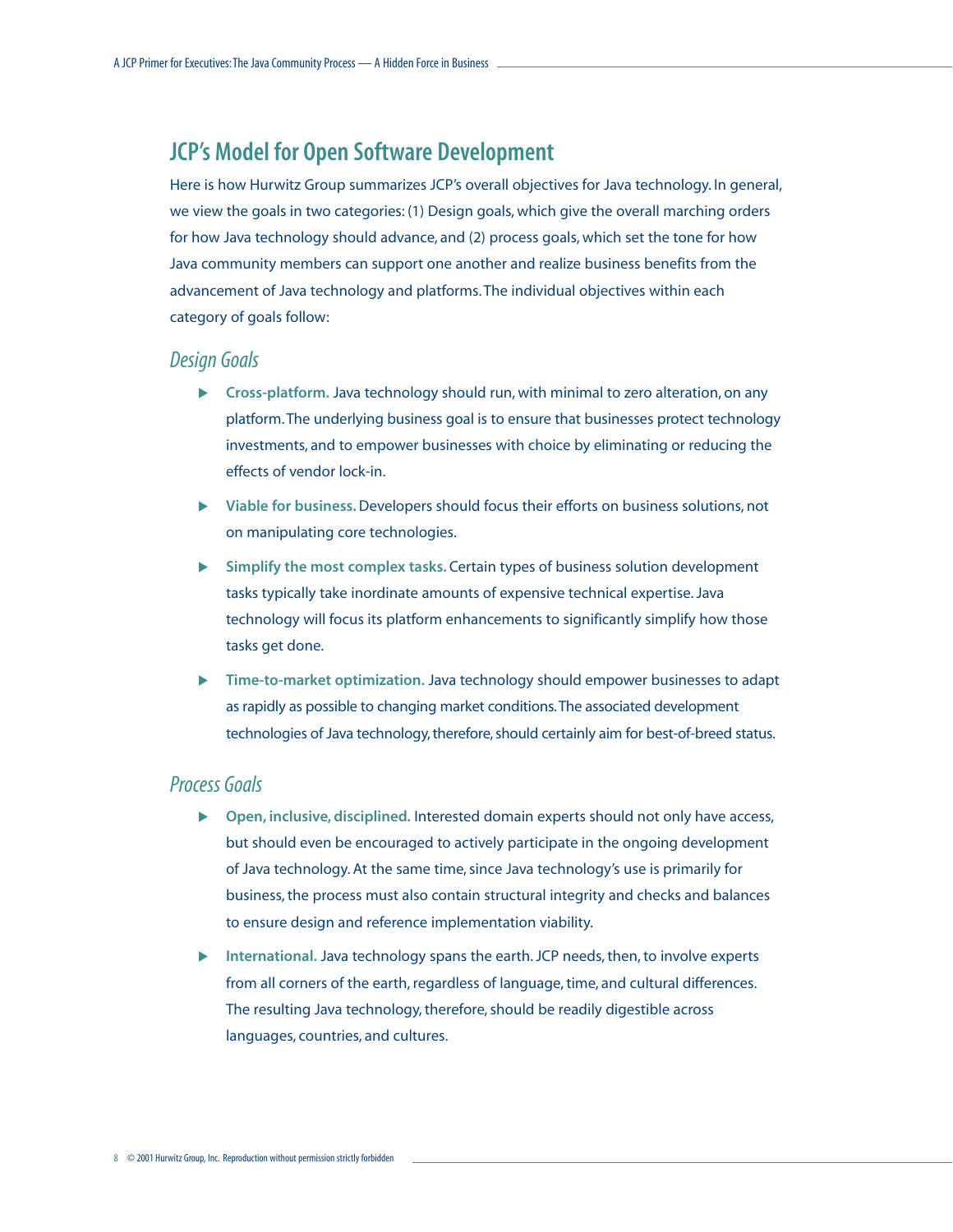<span id="page-11-0"></span>! **Actionable.** The Java platforms must evolve at market speed. Although all ideas for Java technology should receive due consideration, only those that carry a strong chance of becoming actionable in the marketplace deserve action.

# **JCP Participation: Looking for Vertical Industry Leaders**

When the brakes were taken off of the Java technology bandwagon in late 1995, virtually all of the companies that jumped onboard were technology vendors — naturally. At that early stage, technology vendors were better positioned to discern Java technology's value, whereas it made sense for end-user companies to adopt a wait-and-see attitude. The current platform's executive committees consist of the who's who in computing, but given Java technology's depth of enterprise penetration, it now makes sense to load up the JCP executive committee with major, end-user companies. Hurwitz Group encourages vertical industry leaders to step forward and participate more actively in JCP, even at the executive committee level. Given JCP's "viable for business" primary objective, it makes sense to get some of the actual business users into the mix.

Even if your organization doesn't take the step toward executive committee participation, your company can become a JCP member. Dozens of major companies other than technology vendors already participate as JCP members (go to www.jcp.org/participation/ members/index.jsp for a list). Members can participate in public reviews, but can also submit JSRs and nominate themselves to expert groups which translates into direct involvement with writing final specifications. By having your company participate directly in JCP, you get to directly influence Java technology and also help guarantee that Java technology will not lose its business perspective.

By having your company participate directly in JCP, you get to directly influence Java technology and also help guarantee that Java technology will not lose its business perspective.

In addition, JCP participation may help your company find new relationships and partners, discover technologies that help your competitive position, and stay on the inside track of one of the most important core technologies for business.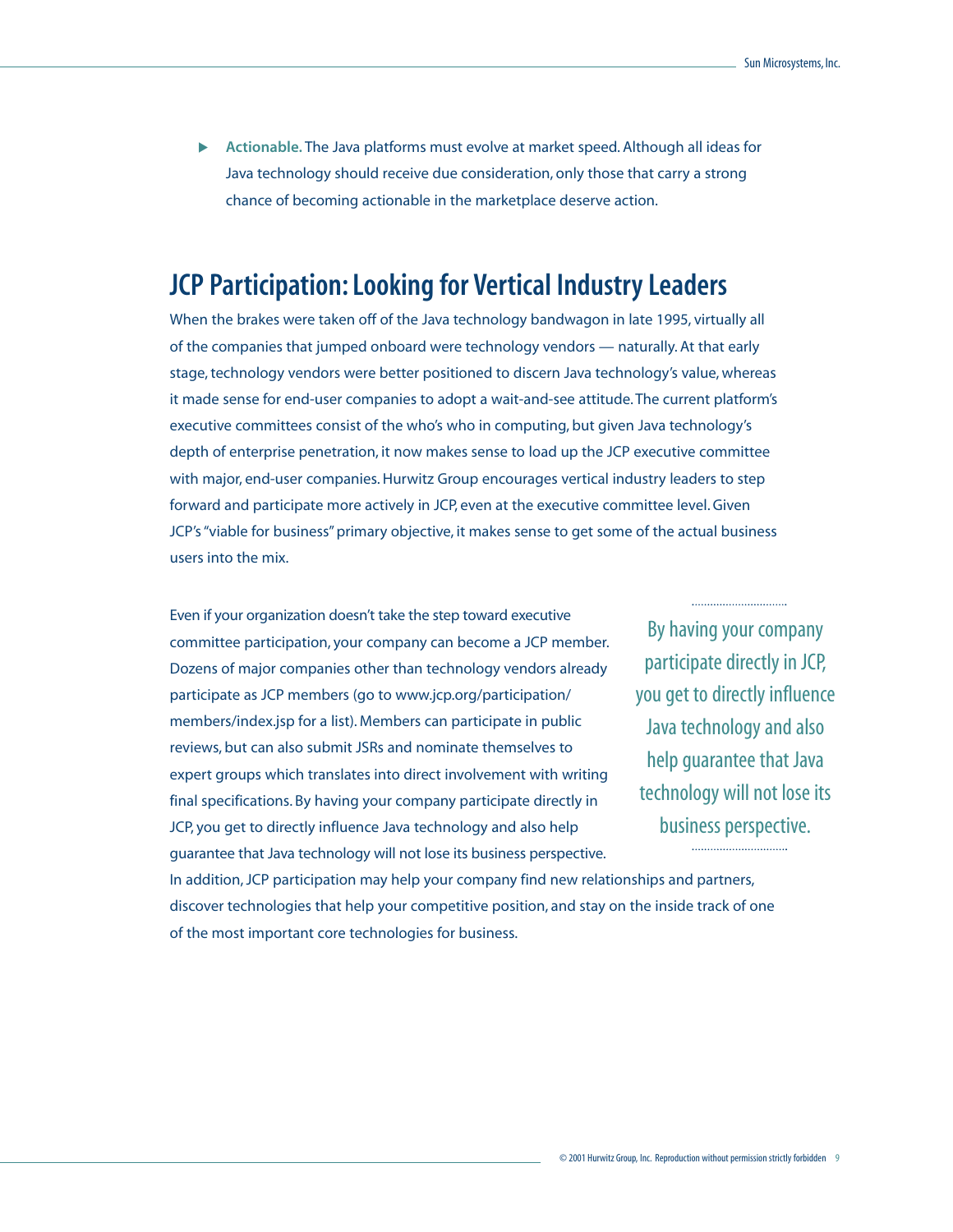# <span id="page-12-0"></span>**The Hurwitz Take on JCP: A Quiet Success, A Giant Success**

Given all of JCP's goals, history, and resources, how is JCP doing on your, the executive's, behalf? First of all, Hurwitz Group believes that JCP (most ironically, given the levels of hype Java technology has received over the past half-decade) has done a yeoman's job with very little public recognition — perhaps by its own choosing. Since JCP's job involves making the companies that build and use Java-based products successful, JCP might think it unseemly to blow its own horn. Therefore, Hurwitz Group will do it on JCP's behalf.

JCP offers the ultimate proof of concept that coopetition between technology vendors can work. Many of JCP's key participants include technology vendors locked in bitter competition in the marketplace.Yet, you would be hard-pressed to come up with more exemplary samples of combatants agreeing to put aside their arsenals and join together for the common good of business. JCP has managed, against great odds, to strike the right balance, tempering time-tomarket with architectural soundness, technological creativity with real-world business demands.

The winner here is you — business executives. Many of you have already survived the rise and fall of dot.coms, and many of you survived by developing your own technology defense systems web sites. In many cases, Java technology was the enabling technology of those web sites, including the remaining, hopeful dot.coms. Even more compelling, however, is how Java technology translates into profits.The slow but inexorable revolution in business-to-business largely requires sophisticated products built and/or customized by your company — in Java technology. When you smile at tightened production cycles, at well-managed inventories, at improved customer service, at more responsive sales teams, at outmaneuvering your competition, do not be surprised to find that Java technology is one of the taproots of your success.

Right now it might seem that the softer economic conditions give businesses a bit of a chance to breathe. With the blush worn off the dot.com revolution, and the business cycle revving at slower, more conservative speeds, maybe executives should take the opportunity to wonder about the next revolution. You know it will come, in some form; that is the nature of this technology-fueled era of business. Will wireless and mobile technologies change the face of your industry? Will the next generation of embedded devices reroute your supply chain? Will pervasive networking shrink the global nature of business even more? In some way, shape, or form, these, and other technology-led revolutions, await the business executive. Some of you might scoff, some of you might doubt, but the winners will embrace techno-business change — at the right time with the right pressure. We can pretty much guarantee you of one thing: Java will act as a primary force in shaping these business model changes, and JCP will work in the background, as your agent, shaping Java technology.